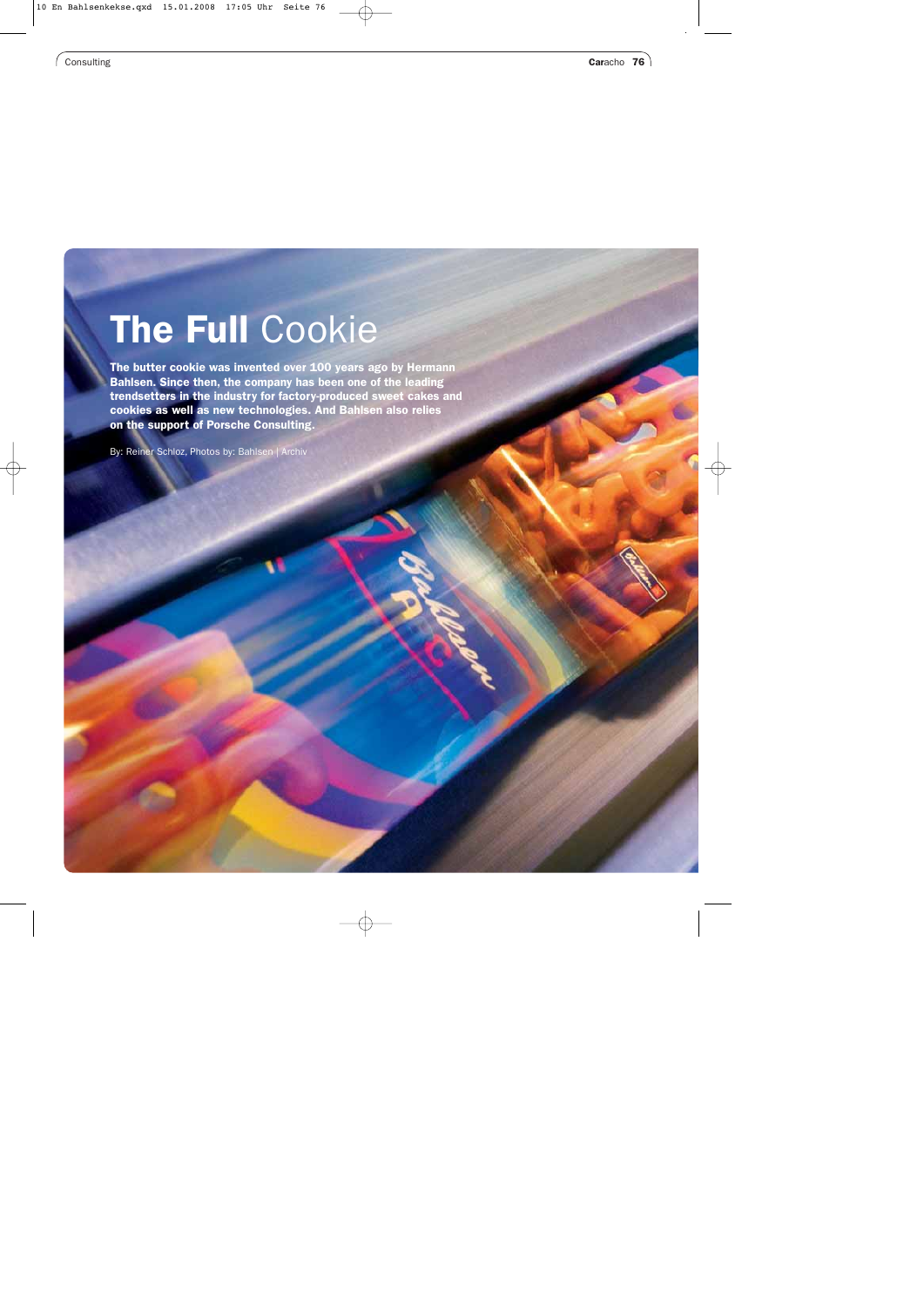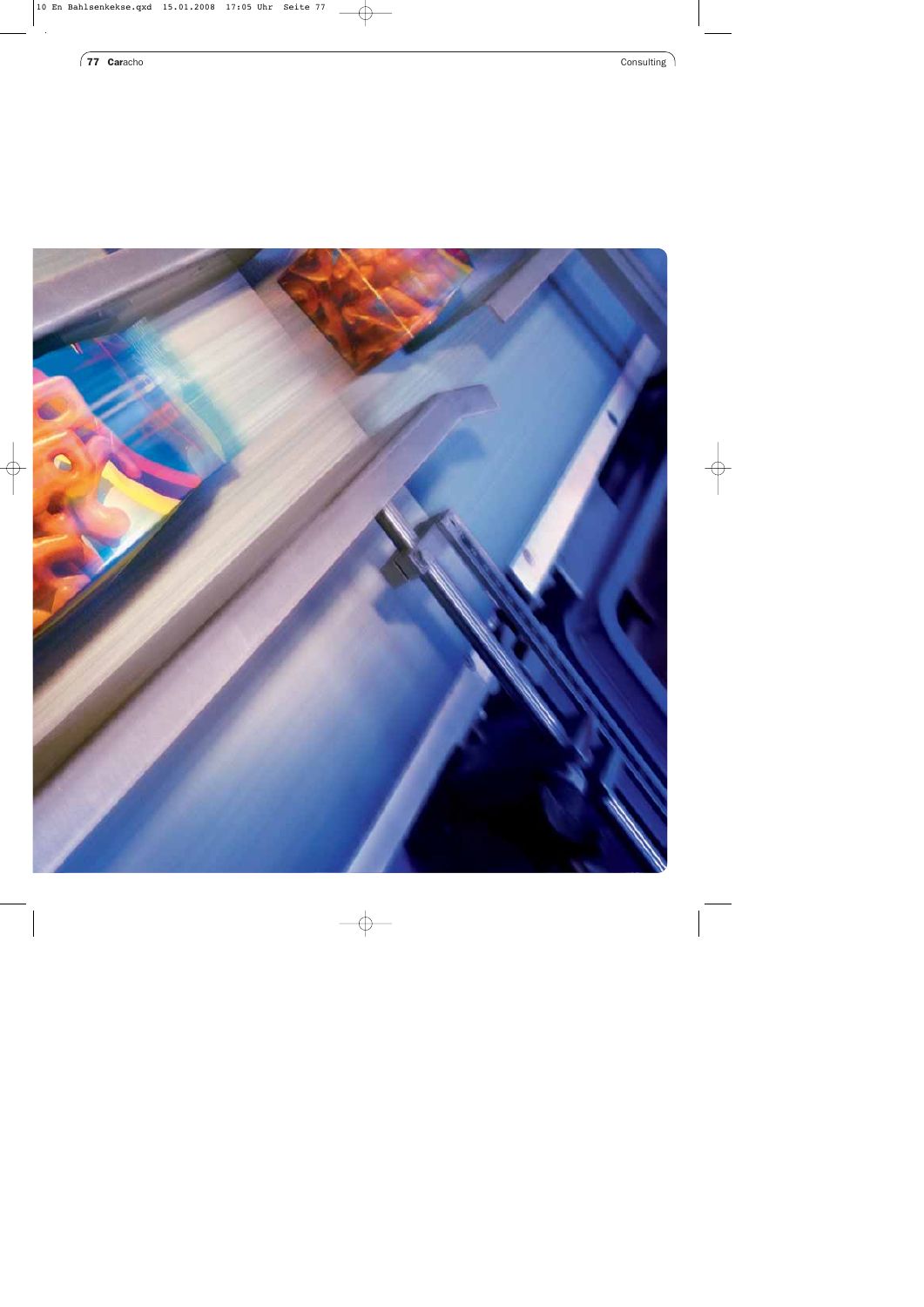

Podbielskistraße 11, Hanover, Germany, is an exclusive address. Space and time come together here to create an extremely intoxicating mixture. Despite all the cool clarity and exclusive materials that you will find at the headquarters of the cake and cookie giant Bahlsen, you will also find tradition oozing from every pore. Employees at the company's nerve center work hard to come up with innovations which are very much in the traditions of the founder of the company.

Werner M. Bahlsen, the third-generation owner of the company, therefore finds it easy to explain the most recent developments. Lean management is intended to make Bahlsen even more efficient. In order to successfully implement the production theories originating from Japan, the company is working together closely with Porsche Consulting. "Our company," says Bahlsen, "has always been one step ahead, and has always developed new technologies. We must constantly modernize our business and become faster and more agile." Bahlsen inherited this drive to push the company forward from his grandfather. Hermann Bahlsen learned everything he needed to know about the sugar trade in the five years he spent in England. In addition, he also came to appreciate the ready-to-eat cakes and cookies served with afternoon tea. When he returned to Hanover in 1887, he succeeded in creating his vision of a "permanently fresh baked pastry," a luxury treat that was unheard of in his home country at the time. Bahlsen took over the factory business "Englische Cakes und Biscuits" and then renamed it "Hannoversche Cakesfabrik H. Bahlsen." Since then, there have been no crumbs, just hard work.

Hermann Bahlsen invented the butter cookie back in 1891 and named it—following in the traditions of Mozart chocolate balls, Bismarck herring and Schiller pastries after the universal genius Gottfried Wilhelm Leibniz. In 1900, the graphic artist Heinrich Mittag developed the Sweet production: Butter cookies lined up in formation TET symbol from the hieroglyphic "*jed*" (everlasting), and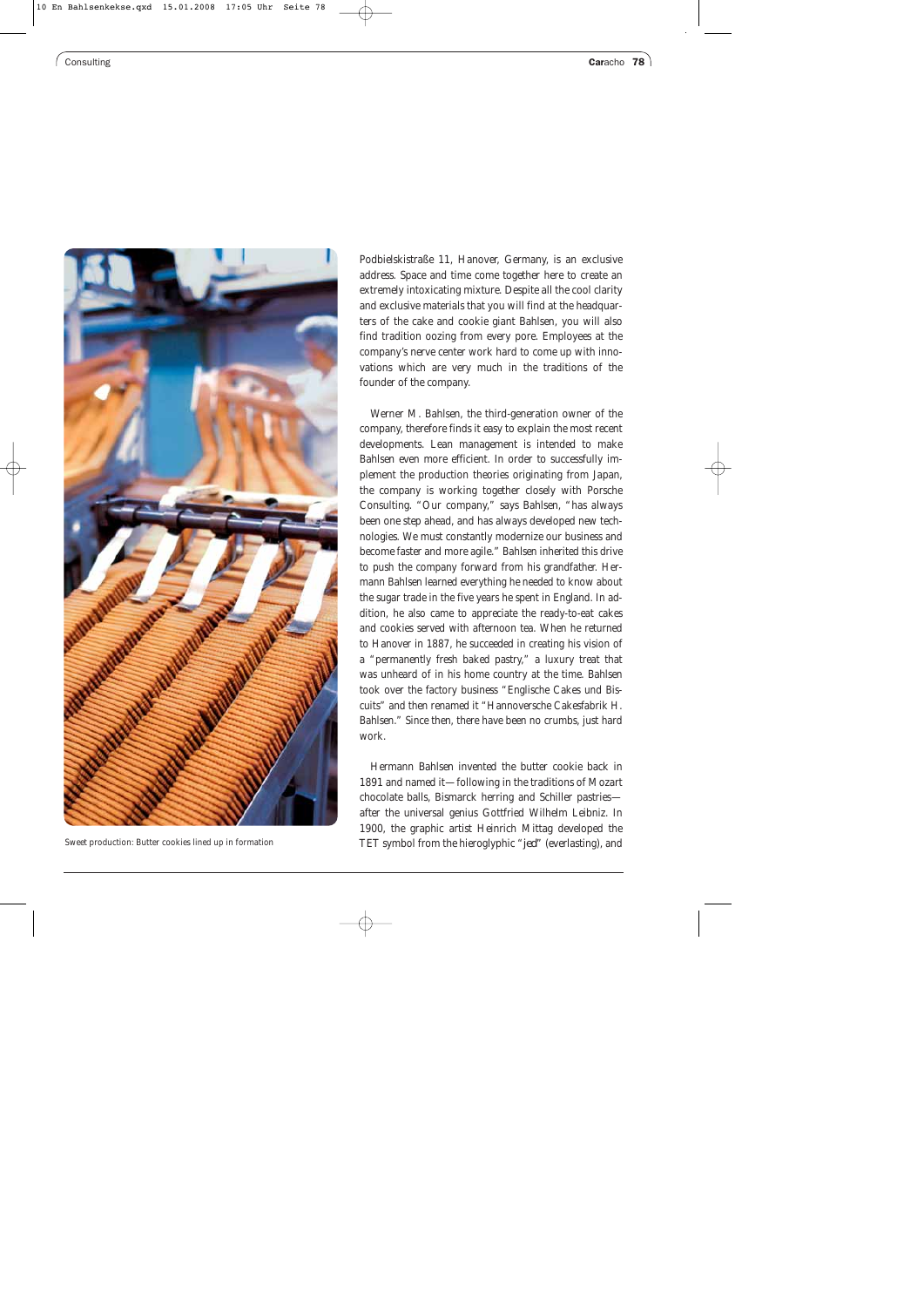

Nice and tidy: Bahlsen's production operations

it is still in use today. The first dustproof and moisture-proof packaging followed in 1904. Bahlsen also waged a battle with the linguists and won: his neologism "*Keks*" (cookie) was included in the Duden dictionary of German. But even more important was the fact that in 1905, Bahlsen was the first company to introduce the conveyor belt—long before auto magnate Henry Ford did so.

Today Bahlsen is a European company with five production sites in Germany and three more abroad: whether it be cookies, waffles, milk snacks or cakes, 150,000 tons of baked products are produced every year. A sweet success story, because the salty snacks division of Bahlsen has been an independent company since 1999.

In search of possible ways to move the company further forward, Bahlsen came across a book on lean production. He was very quickly taken by the idea of lean production, and

discussed the matter with his friend Willem van Agtmael, the chief executive officer of the prestigious Stuttgart department store Breuninger and a long-time advocate of lean thinking. Van Agtmael brought Bahlsen and Dr. Wendelin Wiedeking together. The Porsche CEO recommended: "Have a chat with my people." Porsche Consulting was ready.

The chat soon led to action. Even the consultants from Porsche Consulting had to do some rethinking. As the processes at Bahlsen are completely different from those in the automotive industry, the starting points for implementing the basic principles of lean production were of course different. Bahlsen: "The employees of Porsche Consulting also learned something here." Nevertheless, the well-practiced procedure led to satisfactory results. Working alongside Bahlsen, KPIs were developed, a steering committee was formed, analyses were used to work out the starting points for lean production, the changes were addressed >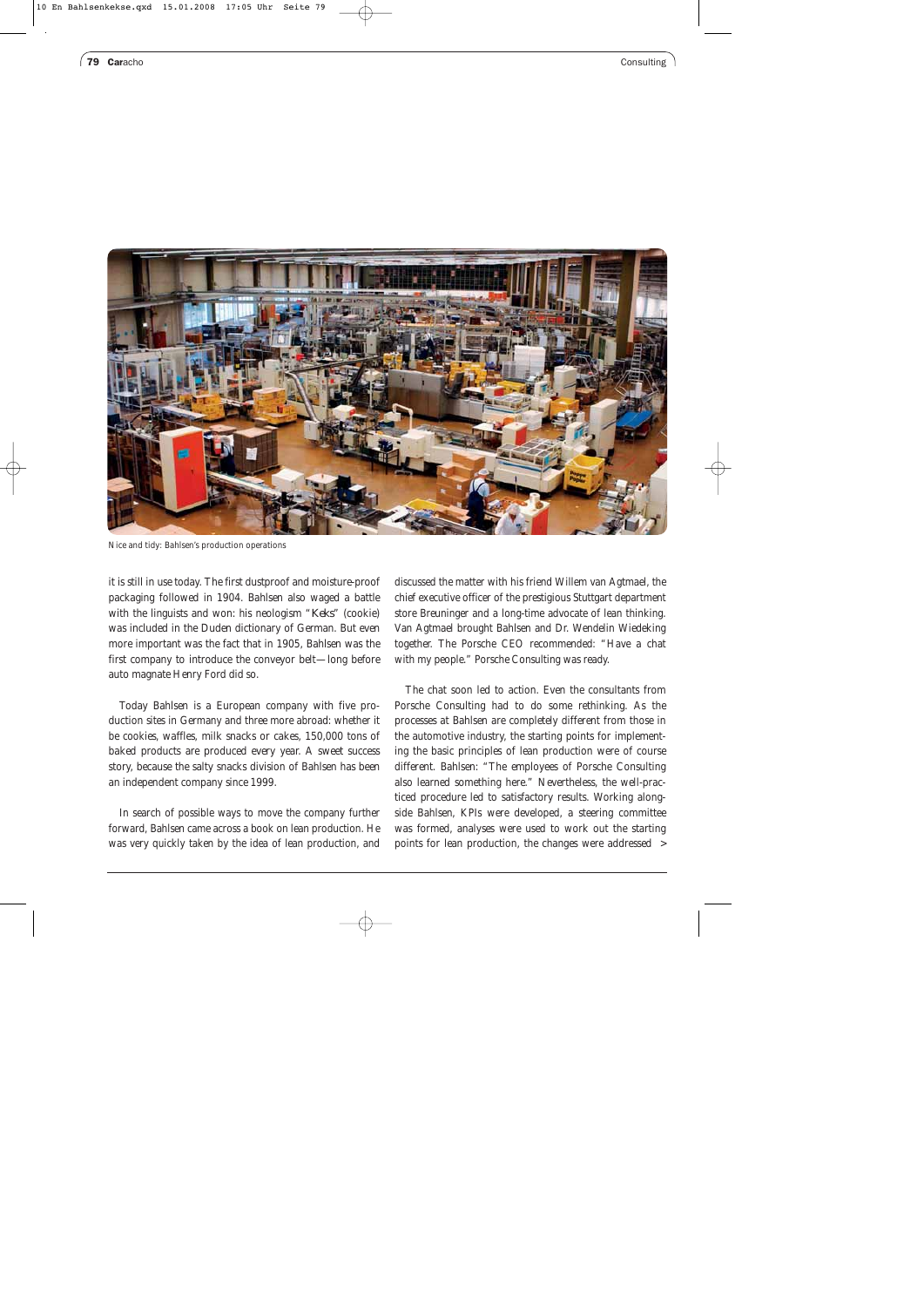in workshops, and dedicated trainers received instruction. Bahlsen adds: "As we also included the works council in this process, there was great motivation right from the outset." A game involving boxes was used to provide the employees with clear training on the basic principles involved. This also made it clear that nobody needed to fear for their job as a result of this streamlining. The goal of achieving tangible results as quickly as possible was met. For example, with the aid of Porsche Consulting, it proved possible to reduce set-up times on a machine for producing the famous butter cookies from forty-five minutes to just ten minutes.

To ensure this joint success, the employees from Porsche Consulting also adjusted their working hours to correspond to those of the master bakers. Unfortunately, there is no hotel in the world that serves breakfast at 4 o'clock in the morning. But the upside of this was that in the factory the cookies were served fresh from the oven. The quality sam-

pling, disguised as simple tasting along the belt leaving the oven, was therefore carried out both practically and empirically at various factories.

The first steps have now been completed, and some thirty percent of the production lines have so far been restructured. But the working relationship will last for a number of years yet, according to Bahlsen. With a total of forty production lines with a wide range of different requirements, the entrepreneur is well aware that "you start from scratch each time." A further reduction in lead times will continue to be a goal in the future. In the medium term, the company also wants to switch to order-based production. Up to now, products have been produced for stock. But Bahlsen has a vision: "In tomorrow's world, we want to incorporate the customer orders directly into the production process. After all, the golden rule applies to our cakes and biscuits too: They taste best when they are totally fresh." <



Werner M. Bahlsen: "We must constantly modernize our business"